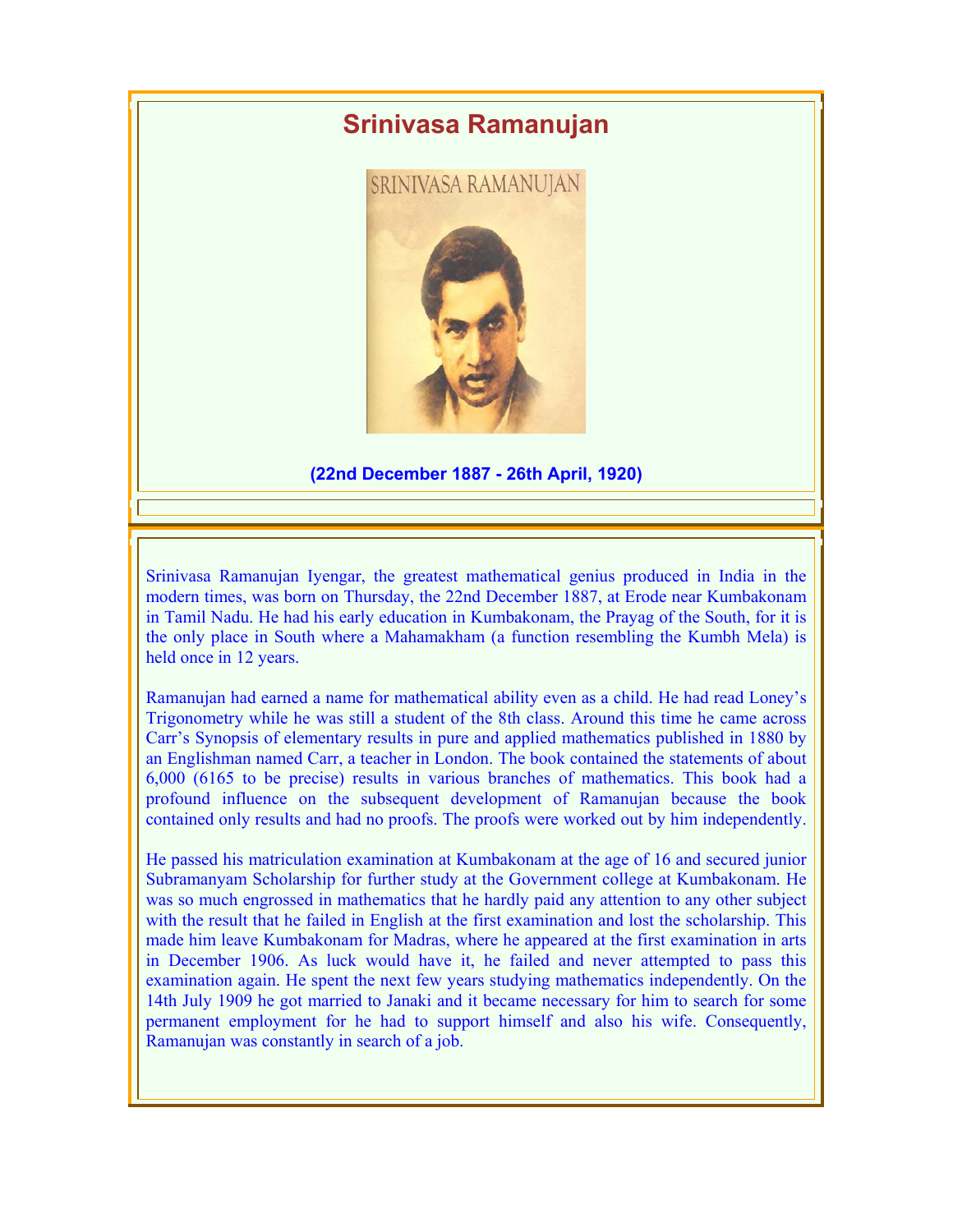When we pause to reflect on Ramanujan's life, we see that there were certain events that seemingly were necessary in order that Ramanujan and his mathematics be brought to posterity. One of these was V. Ramaswami Aiyar's founding of the Indian Mathematical Society (IMS) in 1907, for had he not founded the Indian Mathematical Society, then the next necessary episode, namely Ramanujan's meeting with Ramaswami Aiyar at his office in 1910 would not have taken place, Ramaswami Aiyar was then a Deputy Collector in the services of the then Madras Province. Before joining the post of a Deputy Collector, Ramaswami Aiyar was a Lecturer of Mathematics in the Maharaja College of Mysore.

The only recommendation Ramanujan had with him was his notebooks containing several new results proved by him in various topics of Mathematics. A scrutiny of the entries in the notebooks was sufficient to convince Ramaswami Aiyar that Ramanujan was a gifted mathematician.

Ramaswami Aiyar sent Ramanujan back to Madras (Chennai) with a letter of introduction to P. V. Sheshu Aiyar, then at the Presidency College. Sheshu Aiyar (who had known Ramanujan as his student at the Government College, Kumbakonam, when he himself was working there as a Lecturer of Mathematics) met Ramanujan after a gap of few years. He was greatly impressed with the contents of the notebooks.

Sheshu Aiyar gave Ramanujan a note of recommendation to the lover of mathematics, Dewan Bahadur R. Ramachandra Rao, who was then the District Collector of Nellore. Ramachandra Rao was also highly impressed by the original results proved by Ramanujan in various topics of mathematics. The best description of Ramanujan's first meeting with Diwan Bahadur is in his own words: " A short uncouth figure, stout, unshaved, not overclean, with one conspicuous feature – shining eyes – walked in with a frayed notebook under his arm. He was miserably poor. I asked him what he wanted. He said he wanted a pittance to live on so that he might pursue his researches."

Ramachandra Rao was so much impressed by Ramanujan that he supported him for some time, but Ramanujan was not willing to live on somebody's help indefinitely. He also tried to obtain some scholarship but without success.

Later on he got a job of a clerk in the office of the Madras Port Trust.

While at the Port Trust he received encouragement from the manager of the Port Trust, S. Narayana Iyer (also the Treasurer of the IMS) and Sir Francis Spring, Chairman of the Trust. There were several other people as well who were highly impressed by Ramanujan's capabilities. These included Sir Gilbert Walker, Director General of Observatories in Simla who was on a visit to Madras. Sir Gilbert wrote a letter to Francis Didsbury, the then Registrar of the University of Madras recommending him to provide a place to Ramanujan in the University for a few years before he could be sent to England for higher studies. Walker's letter had the desired effect. The Madras University granted him a scholarship of Rs. 75/- per month for two years. This was communicated to him in a letter dated the 9th April 1911. He was granted leave for two years by the Port Trust and with effect from the 1st May, 1913 Ramanujan joined the University at Madras as the first research scholar of University (It is only befitting that the Government of India set up the Ramanujan Institute of Advanced Study in Mathematics in the early fifties and the Institute is now synonymous with the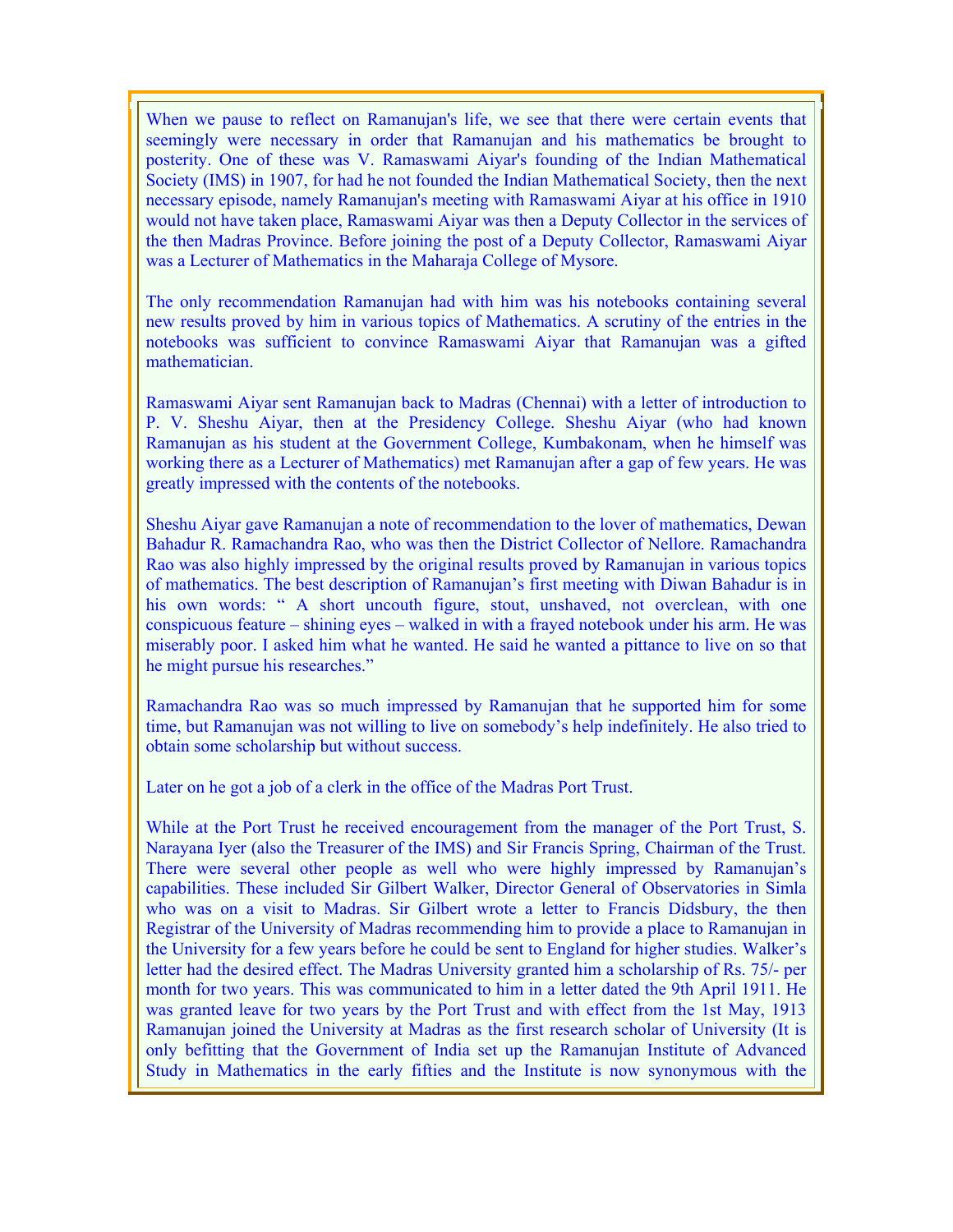## Department of Mathematics of Madras University.)

Sheshu Aiyar also communicated the earliest contributions of Ramanujan to the Journal of the Indian Mathematical Society in the form of questions. These appeared in 1911. Ramanujan proposed in all 59 questions or solutions to the questions in this Journal. The first fifteen page article entitled "Some properties of Bernoulli numbers" appeared in the same volume of the Journal.

On the suggestion of Sheshu Aiyar, Ramanujan wrote to Professor G.H. Hardy at Cambridge. His letter to Hardy dated January 16, 1913 ran as follows:-

"Dear Sir,

I beg to introduce myself to you as a clerk in the Accounts Department of the Port Trust office at Madras on a salary of only Rs. 20 per annum. I am now about 23 years of age. I have had no university education but I have undergone the ordinary school course. After leaving school I have been employing the spare time at my disposal to work at Mathematics. I have not trodden through the conventional regular course which is followed in a University course but I am striking out a new path for myself. I have made a special investigation of divergent series in general and the results I get are termed by the local mathematicians as 'startling'.

I would request you to go through the enclosed papers. Being poor, if you are convinced that there is anything of value, I would like to have my theorems published. I have not given the actual investigations not the expressions that I get but I have indicated the lines on which I proceed. Being inexperienced, I would very highly value any advice you give me. Requesting to be excused for the trouble I give you, I remain, Dear Sir, Yours truly S. Ramanujan"

Alongwith this letter he enclosed about 120 theorems. Hardy took pains to go through the results sent by Ramanujan and congratulated him at his work. Hardy sent him an invitation to come to England. On the 17th March 1914, Ramanujan sailed for England. After 27 days of journey on the ship, he reached England where he was welcomed by Professor E.H. Neville whom he had already met at Madras. On the 18th of April 1914 he joined as a research scholar on an annual scholarship of 250 pounds.

In 1916 Ramanujan was awarded the B. A. degree of the University of Cambridge on the basis of his research work. While in England Ramanujan was honoured in several ways. In 1918 he was the first mathematician whose name was accepted for Fellowship of the Royal Society at the first proposal. In the same year he was elected a Fellow of the Trinity College, Cambridge. He was the first Indian to have been so elected. Ramanujan lived in England for five years. These were the most fruitful years of his life. He collaborated with Hardy and Littlewood to produce some of the most outstanding work. In 1917 Ramanujan fell ill and had to be admitted to a nursing home. The cold climate of Cambridge did not suit him. The illness grew from bad to worse and it was decided in 1919 that he should be sent back to India where the warm climate might help in his recovery. But